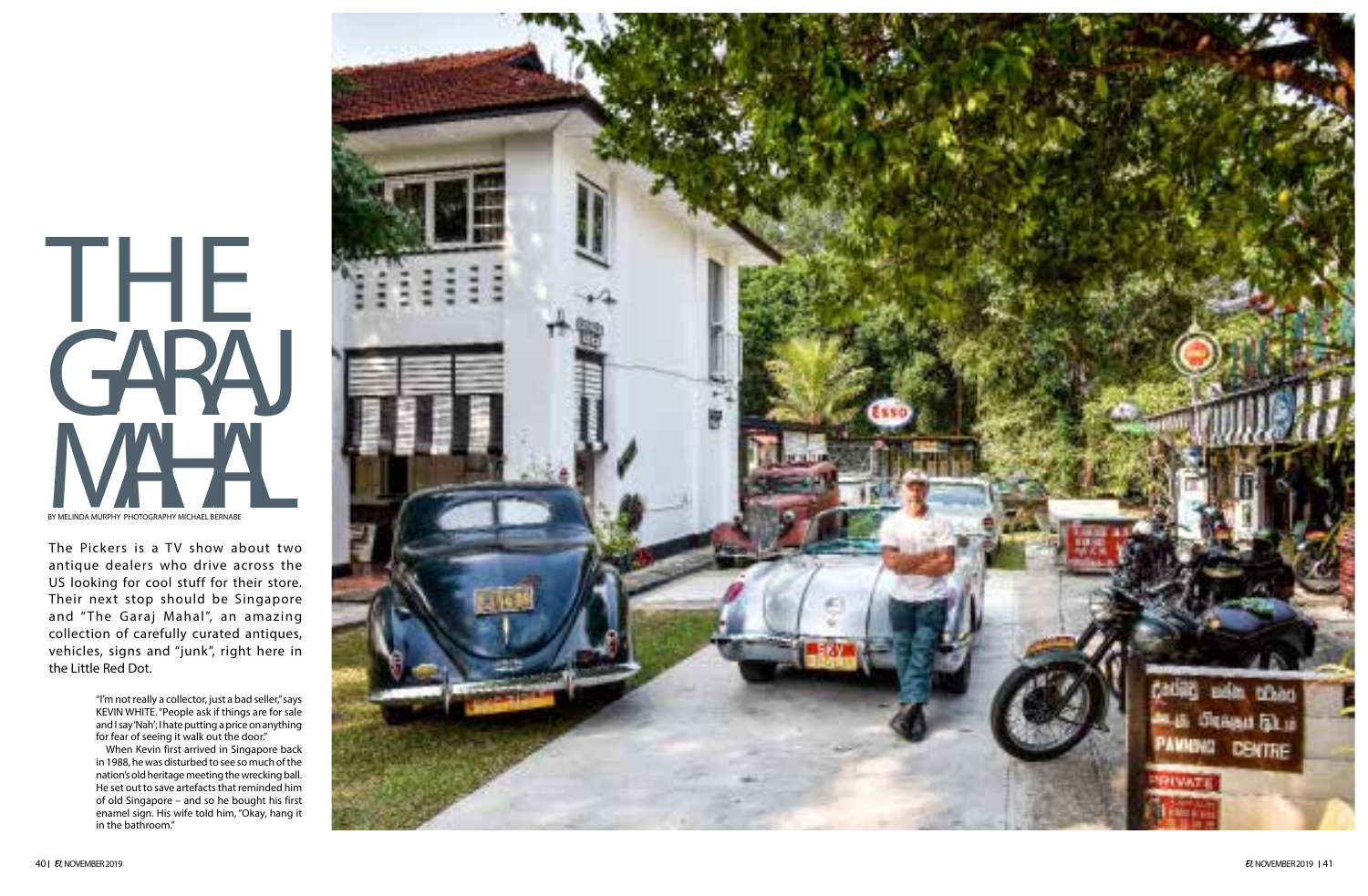

### Signs of the times

Within six months, he had about ten old signs covering the walls. The collection started to grow, so much so that three garage ports were built, then two more, and yet one more again. Now? All six of them are bulging with stuff from yesteryear, things that make Kevin smile. And yes, he has saved bits of old Singapore like he first set out to do. He estimates about 40 percent of what he has comes from "old Malaya".

"The signs remind me of a bygone era that I kind of wish I'd grown up in, the 30s to 70s. I specialise in mechanical things that don't work, and signs that have multiple local languages. I love signs with grammatical or spelling mistakes. If my antique friends or 'runners' find a sign like that, they always bring it to me first. I like looking at the signs, imagining people at a café, drinking tea around them."

Kevin's signs have come from all over Asia. He used to travel to Burma where there were a few junk shops that specialised in enamel signs – shops which have since disappeared. Among his favourites are a couple with interesting twists on English: "Please do not sit in the shop idealing" and "Speciel Maker of Fancy Coffins".







# EL HOME & PROPERTY

The collection has gone beyond the signs – way beyond. The Garaj Mahal, as he wryly calls it, is loaded with items from the past. There are a couple of<br>old pinball machines (one with another misspelling: "Singopare"), a jukebox and an old 1940s dentistry set that he picked up on Serangoon Road, complete with a wooden footboard with heel marks in it. Kevin jokes, "I've saved a lot of money with a big family doing a bit of home dentistry."

Lucky for Kevin, his wife Hilary embraces his passion. "Hilary says she's an old car widow, but at least I'm at home, not out playing golf or poker. I'm always tinkering with something. All she needs to do is yell out."

#### Vintage vehicles

Aussie Kevin met his Canadian wife Hilary in Sri Lanka while backpacking. The two ran out of money in Singapore and settled here. Within three and a half years, they had four children. The growing family needed a car, and buying a beat-up old jalopy was much cheaper than a new car. This was in the days before Certificates of Entitlement (COE), so Kevin imported an old car from Indonesia and fixed it up. Then they moved to less-expensive Bali to raise their kids for 12 years before returning to Singapore. Old cars were easily accessible in Bali – and so his passion for restoring engines kicked into high gear.

"Everything that I've got here has a story, especially the cars. Each has a personality. Each has lived a life. They all come from a unique era when things were made with craftsmanship and care. Things lasted. Every year, the design was different. Each has a certain smell, personality and feel on the road." Kevin's eyes dance when he talks; it's pure love.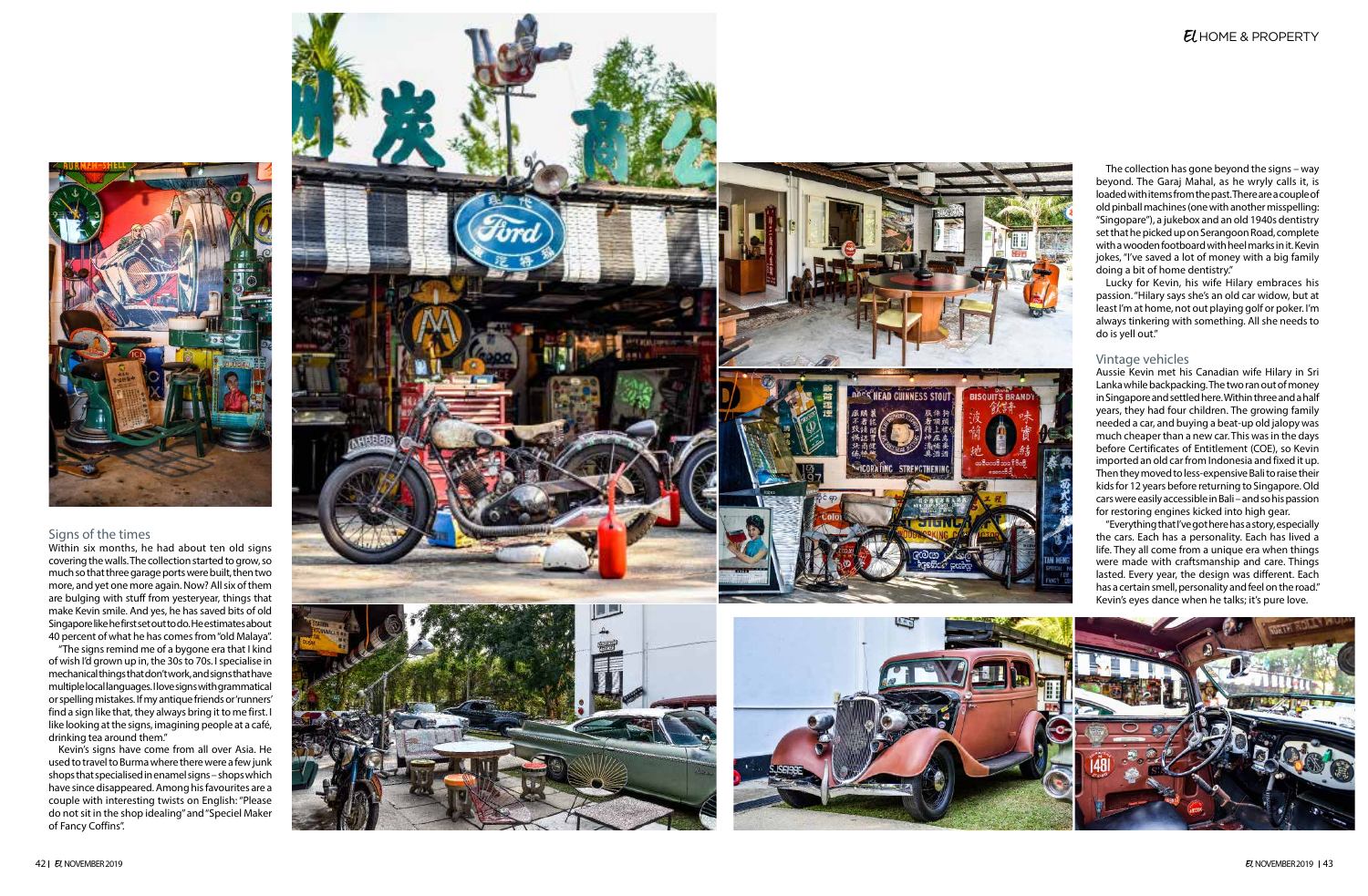66 can get amongst my junk, poke around and feel real satisfaction and enjoyment "



Vintage cars can be imported into Singapore through a complicated system where you don't have to buy a full COE; however, you can only drive each one for 45 days a year. "Old car guy math" suggests that you need six cars to drive the full year – and that's just what Kevin has: six beautiful and very different cars.

There's the 1933 Ford hot-rod, bought in California, complete with suicide doors and a powerful flathead V8 engine. He added some dials from a WWII jet bomber on the dash. This is Kevin's daily driver!

The 1965 Barracuda was their Bali family car for years. His big worry? That a coconut falls and breaks the rear window, as they're nearly impossible to replace. "I'd have to buy another car."Then there are his two 1960s rides: the ridiculously large and finned Dodge Matador Coupe and the very sexy Corvette Roadster.

The very original Beetle Green 1939 Lincoln Zephyr Coupe with its curved lines is a rare Art Deco beauty, and one he'd never sell. The original Motorola radio antenna is still on top, resembling something from an old Buck Rogers movie. The V12 engine is tip-top, but thirsty. "The Zephyr passes everything on the road except a petrol station. It gets three kilometres to the litre."

# EL HOME & PROPERTY



His is not a hobby for the faint of heart, as finding all the parts isn't straightforward. It's not like he can pop down to the automotive store and find what he needs. To get car parts long ago, Kevin used to travel to car shows all over the globe. He loved meeting other people who shared his passion, and he travelled to places he never would have gone otherwise. Now, there are vintage collector groups here in Singapore on Facebook, and the internet has also made finding parts much easier.

## Repair and restoration

Of course, it helps that Kevin has always been good at fixing things. "As a kid growing up in Australia," says Kevin, "I always 'collected' road signs and licence plates. I have older brothers who littered the backyard with broken-down lemons that I'd mess with. I'd pull apart my old man's lawnmower and, much to his joy, never quite manage to get it back together working again."

That inclination for tinkering has grown into a fullblown passion for restoring anything mechanical. If something is broken, Kevin, a mechanical engineer by trade (he has worked at the same company since he was 17), is determined to take it apart and figure it out, whether it's an old car engine, a ceiling fan or a radio.

Unfortunately, here in Singapore, getting the motors working is sometimes easier than keeping them working. Battling rust is never-ending – the humidity isn't good for the moving parts or chrome. Kevin invites neighbourhood kids to come over and play with the pinball machines to keep them working.